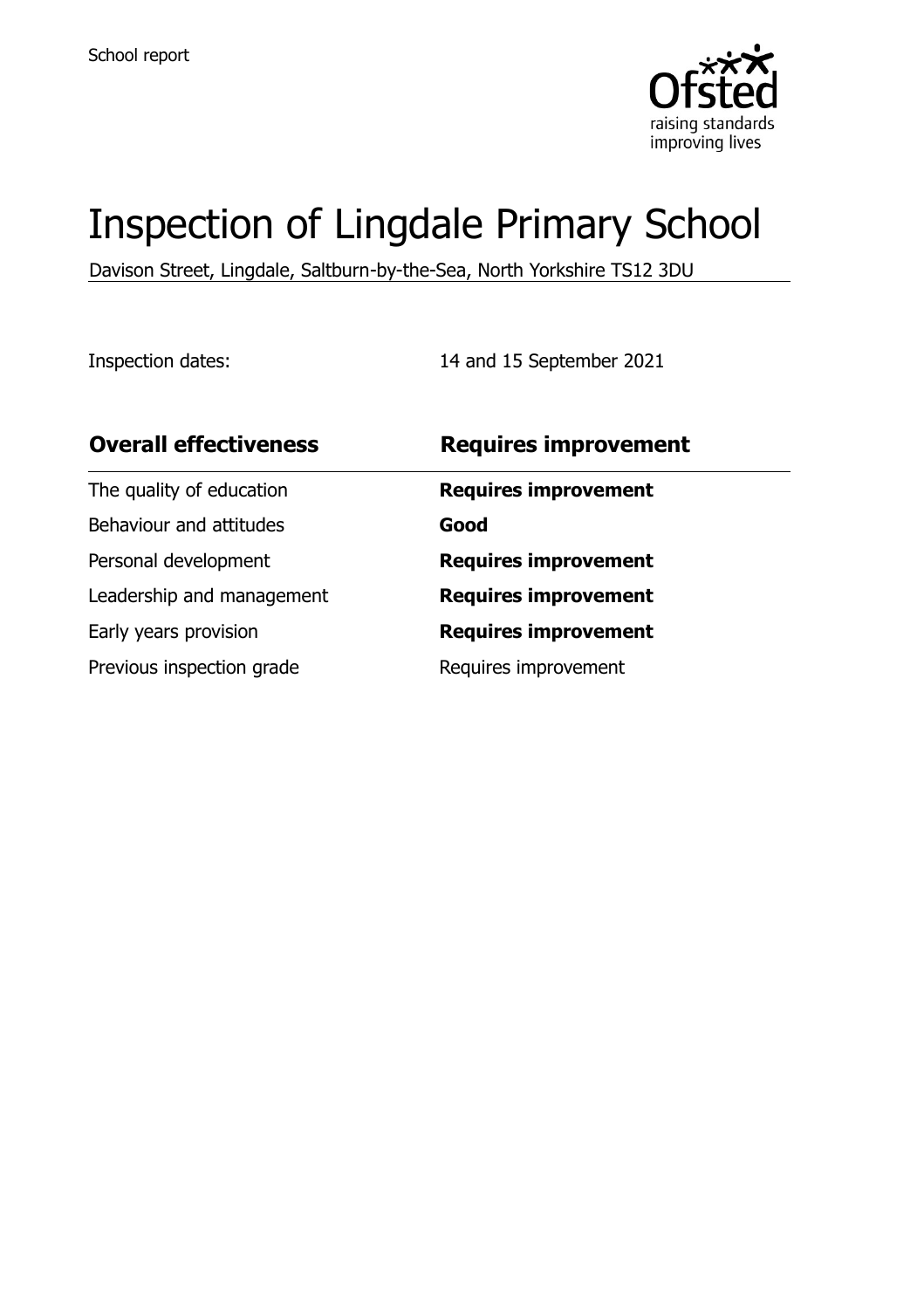

# **What is it like to attend this school?**

Lingdale Primary is a happy and welcoming school. Pupils are kind and respectful to one another. The school has a particularly supportive, caring and nurturing ethos. This helps pupils to develop positive attitudes towards each other.

Pupils are keen learners. They enjoy their lessons and wider activities. However, the quality of education is not good enough. Pupils do not have the chance to achieve as well as they should across the curriculum. This is because leaders have not thought carefully enough about how to plan learning in some subjects. Some teachers do not check precisely what gaps there are in pupils' knowledge and understanding.

Pupils say they feel safe in school and that staff care about their well-being and welfare. The school motto of 'be safe, be ready, be respectful' teaches pupils how to keep themselves safe. Behaviour is managed very well, creating a calm and orderly atmosphere in school. Pupils know who to talk to if they have any concerns and trust staff to help them. Pupils told inspectors that bullying does not happen.

There are positive relationships between staff and pupils. Staff know their pupils very well and are aspirational for their futures. Pupils are proud of their roles on the school council 'working together to be the best we can be'. Pupils also enjoy the wide variety of after-school clubs they take part in such as sports and drama.

#### **What does the school do well and what does it need to do better?**

Leaders are proud of their engagement with the community. Pastoral support for vulnerable pupils and their families is a strength of the school. Parents have particularly valued the support they have received during the pandemic. One parent commented, 'The staff at this school go above and beyond to help not only the children, but the parents and the local community.'

Relationships are a strength of this school and its community. Everyone is aware of the expectations of behaviour. Pupils who have been excluded from other settings spoke about how nice everyone is to them and how supported they feel. Pupils are happy to come to school and enjoy the lessons they receive.

However, leaders have not thought carefully enough about the crucial content that pupils must learn in each subject. In too many subjects, the curriculum is not well sequenced or coherently planned. Consequently, pupils do not remember the crucial content required for future learning. Curriculum plans do not set out clearly enough the subject knowledge that pupils should learn. Curriculum leaders have not had enough training to be able to check on the implementation and impact of the curriculum.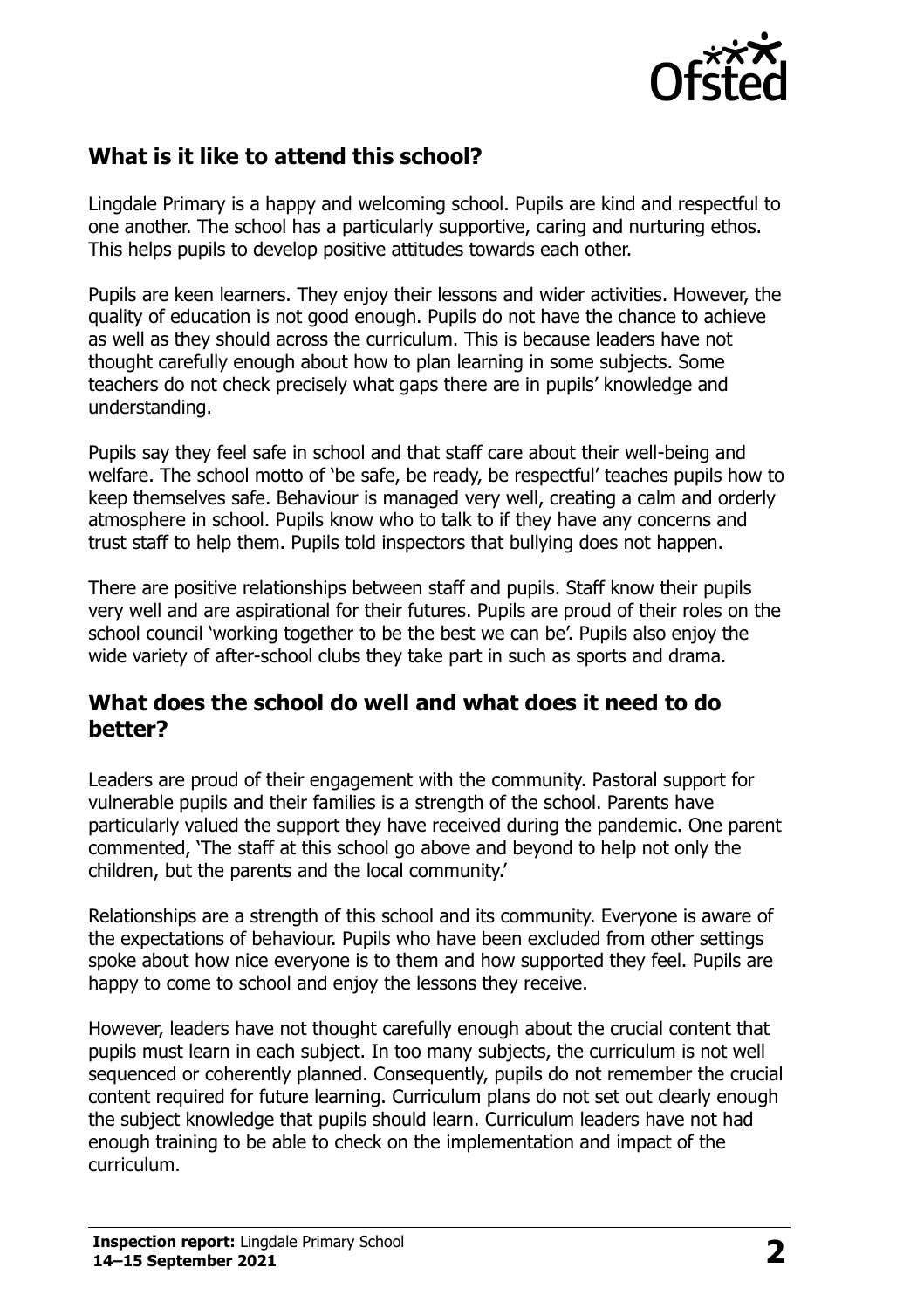

The teaching of early reading is effective. Leaders ensure that the books that pupils use when learning to read match the sounds that they know. Leaders swiftly identify any pupil who is falling behind. They put support in place so that these pupils can catch up quickly. Reading is taught from the beginning of Reception. Here, teachers read daily to children and children enjoy reading. Leaders ensure that all staff follow the school's phonics programme.

The school aims to help pupils become confident, active, healthy citizens. Pupils have a good understanding of democracy and enjoy the opportunities they have to discuss and debate a range of issues. However, pupils have a very limited knowledge and understanding of other British values, different religions and cultures.

Pupils with special educational needs and/or disabilities (SEND) are supported well. Parents and carers of pupils with SEND are complimentary about the support and guidance they receive. The recently revised plans for pupils with SEND are now accurately identifying the small steps that pupils need to achieve.

Children in the early years are happy and well cared for. Staff are skilful at developing children's language skills and are passionate and committed to supporting children's learning effectively.

Staff feel valued and that their work-life balance is appropriate. They feel strongly supported in terms of professional and personal development.

Governors of the school are aware of their statutory duties. They are very supportive, and their questioning of leaders has improved. However, there has been limited challenge on curriculum, school performance and progress. Governors have not ensured that the school is using the curriculum as a progression model, and their awareness of progress is consequently limited.

# **Safeguarding**

The arrangements for safeguarding are effective.

Safeguarding procedures are strong. Staff at all levels are aware of their responsibilities. Leaders provide effective training for staff about safeguarding. The right checks are completed on staff before they start to work at the school. The keeping of records is highly effective. Staff are well trained and are up to date with the most recent guidance. They have adopted the position that peer-on-peer abuse is likely to happen in their school. As a result, they are more vigilant of the signs. Staff know the children incredibly well and are quick to pick up on any changes in behaviour. Pupils know they can always talk to a member of staff or leave a note in the worry box, and that they will be listened to. Leaders are quick to seek help for pupils in need and are persistent in ensuring that the correct support is in place.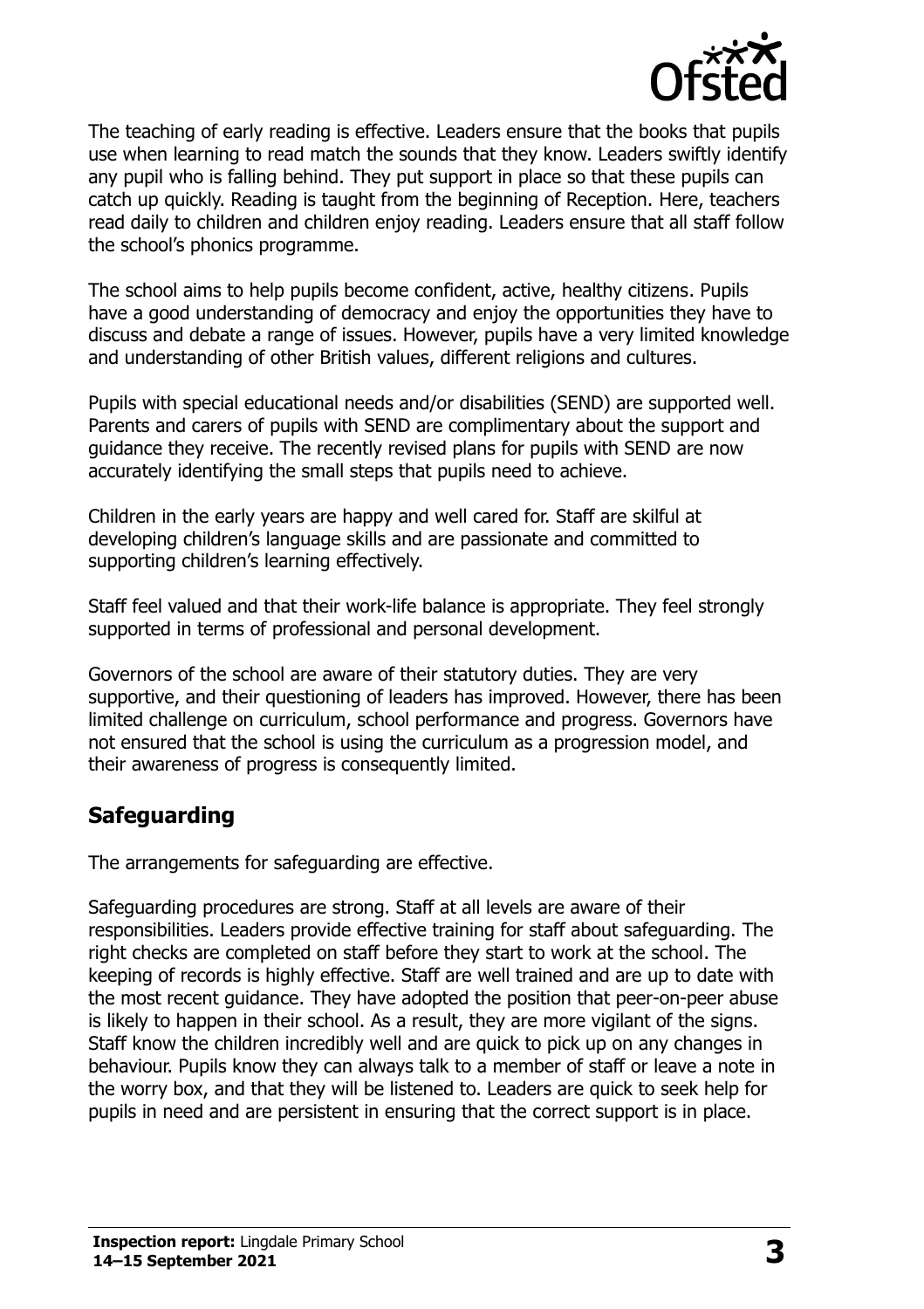

# **What does the school need to do to improve?**

#### **(Information for the school and appropriate authority)**

- Senior leaders, including governors, have not ensured that curriculum plans are coherently planned and sequenced in all subjects. This is the case from the 2 year-old provision to pupils in Year 6. Pupils are not secure in what they need to know and remember. Teachers are not precisely checking the gaps in pupils' knowledge and understanding. Therefore, the curriculum is not addressing the pupils' needs. Leaders need to ensure that teachers use assessment information appropriately so that pupils learn more and remember more.
- Some curriculum leaders and teachers are not as skilled as others at ensuring that the curriculum is delivered effectively. This has meant that some areas of the curriculum are not adequately monitored and pupils' progress in these subjects is slow. Leaders need to ensure that the programme of professional development for teachers and curriculum leaders continues.
- Some aspects of pupils' personal development are well embedded including the personal, social and health education (PSHE) curriculum. However, aspects of British values and spiritual, moral, social and cultural development are not as strong. Leaders need to ensure that all aspects of British values are embedded in the curriculum, and that cultural development plans address the school context and provide the pupils with a rich knowledge of life outside their local community.

## **How can I feed back my views?**

You can use [Ofsted Parent View](http://parentview.ofsted.gov.uk/) to give Ofsted your opinion on your child's school, or to find out what other parents and carers think. We use information from Ofsted Parent View when deciding which schools to inspect, when to inspect them and as part of their inspection.

The Department for Education has further quidance on how to complain about a school.

If you are the school and you are not happy with the inspection or the report, you can [complain to Ofsted.](http://www.gov.uk/complain-ofsted-report)

## **Further information**

You can search for [published performance information](http://www.compare-school-performance.service.gov.uk/) about the school.

In the report, '[disadvantaged pupils](http://www.gov.uk/guidance/pupil-premium-information-for-schools-and-alternative-provision-settings)' refers to those pupils who attract government pupil premium funding: pupils claiming free school meals at any point in the last six years and pupils in care or who left care through adoption or another formal route.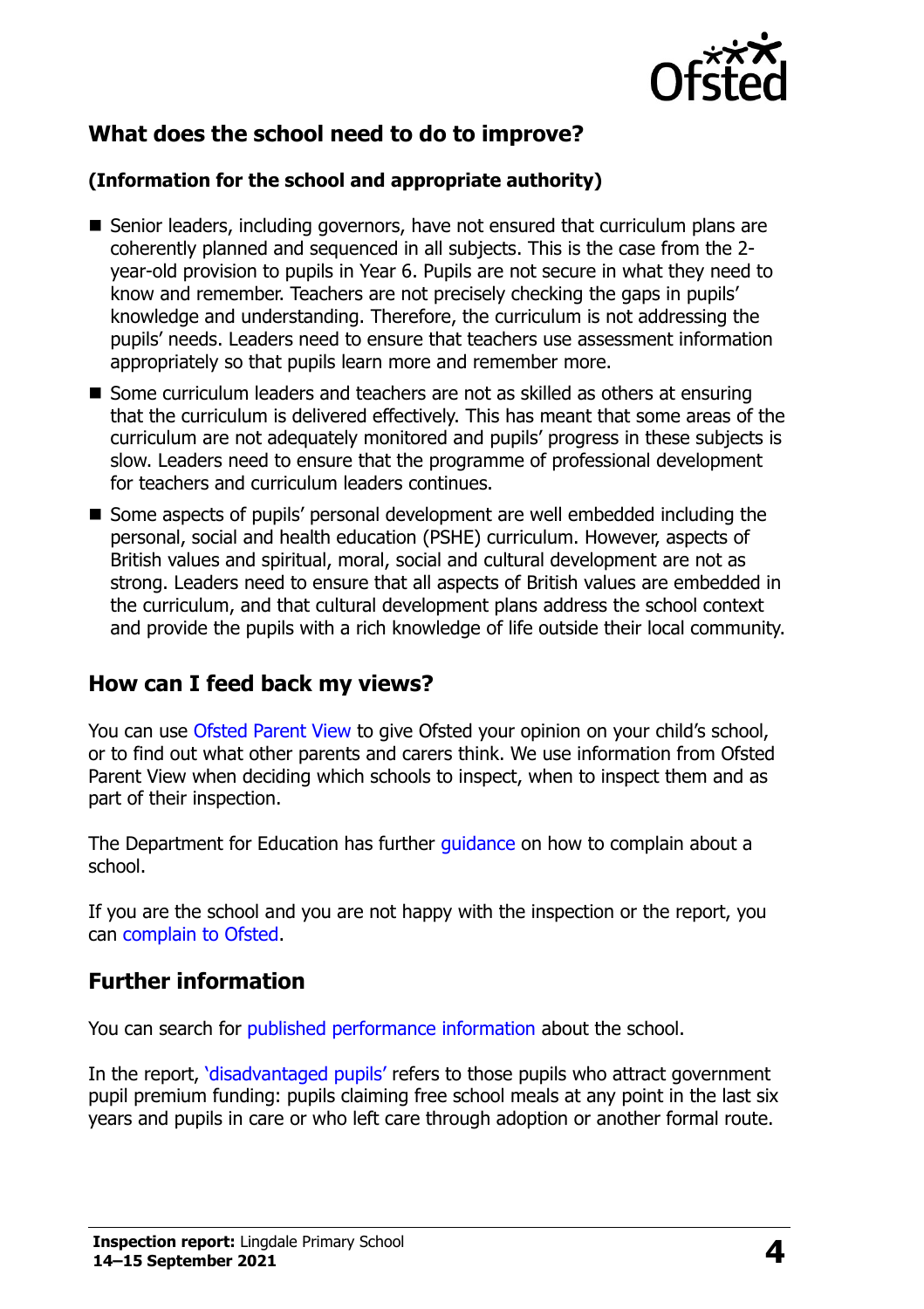

# **School details**

| Unique reference number             | 111531                                                               |
|-------------------------------------|----------------------------------------------------------------------|
| <b>Local authority</b>              | Redcar and Cleveland                                                 |
| <b>Inspection number</b>            | 10200640                                                             |
| <b>Type of school</b>               | Primary                                                              |
| <b>School category</b>              | Maintained                                                           |
| Age range of pupils                 | 2 to 11                                                              |
| <b>Gender of pupils</b>             | Mixed                                                                |
| Number of pupils on the school roll | 101                                                                  |
| <b>Appropriate authority</b>        | The governing body                                                   |
| <b>Chair of governing body</b>      | John Whitehead                                                       |
| <b>Headteacher</b>                  | Sarah Thornton                                                       |
| Website                             | www.lingdaleprimary.co.uk                                            |
| Date of previous inspection         | 11 and 12 October 2017, under section 8<br>of the Education Act 2005 |

# **Information about this school**

- The headteacher is new to the position since the last inspection.
- The early years consists of 2-year-old provision, Nursery class and Reception class.
- The school offers breakfast club and several after-school clubs.

# **Information about this inspection**

The inspectors carried out this inspection under section 5 of the Education Act 2005.

This was the first routine inspection the school received since the COVID-19 (coronavirus) pandemic began. Inspectors discussed the impact of the pandemic with the school, and have taken that into account in their evaluation.

■ Inspectors met with the headteacher, assistant headteacher and those responsible for governance. They also spoke with middle leaders, including those responsible for safeguarding, SEND, behaviour and attendance, and the curriculum. An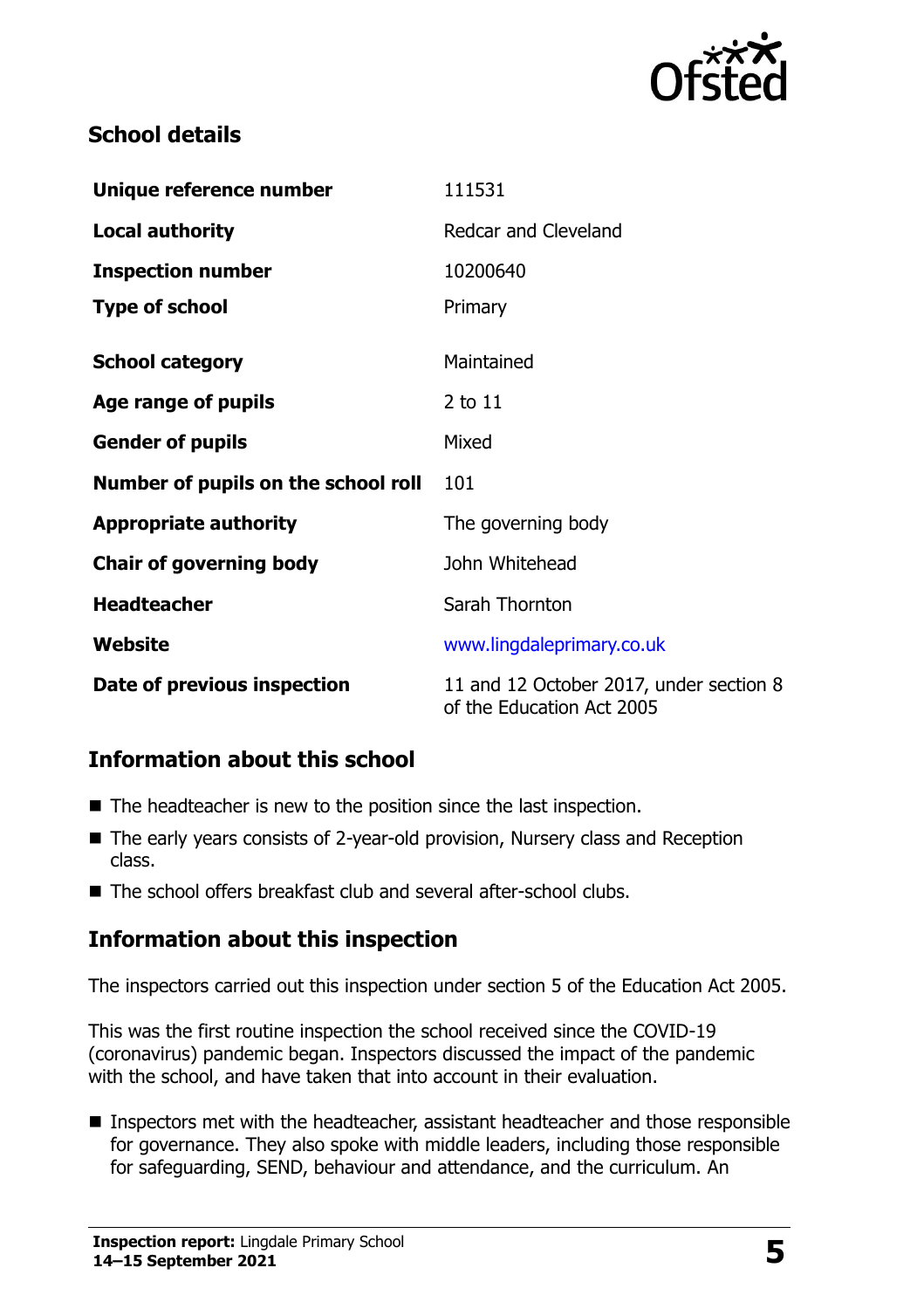

inspector held a telephone conversation with a representative from the local authority.

- Inspectors gathered evidence about pupils' behaviour and attitudes, their personal development, and the school's leadership and management throughout the inspection.
- Inspectors scrutinised the school's records on safeguarding. Inspectors spoke to staff about their roles in keeping pupils safe and to pupils about feeling safe.
- Inspectors carried out deep dives in reading, mathematics, PSHE and science. For each deep dive, inspectors met with subject leaders, looked at curriculum plans, visited a sample of lessons, spoke to teachers, spoke to some pupils about their learning and looked at samples of pupils' work.
- Inspectors considered the responses to Ofsted's online questionnaires for parents and carers, and staff. They spoke to some parents on the playground at the start of the day. Inspectors were not able to use Ofsted's questionnaire for pupils to gather evidence about their views, because they received no responses. Inspectors looked at the evidence of the school's pupil survey and met with pupils to gather their views.
- Inspectors scrutinised documents including the school's self-evaluation document, school policies, risk assessments and minutes of meetings of the school's governing body. Inspectors also looked at plans for pupils with additional needs.

#### **Inspection team**

Lucie Stephenson, lead inspector **Ofsted Inspector** 

Dom Brown **Dom Brown Ofsted Inspector**